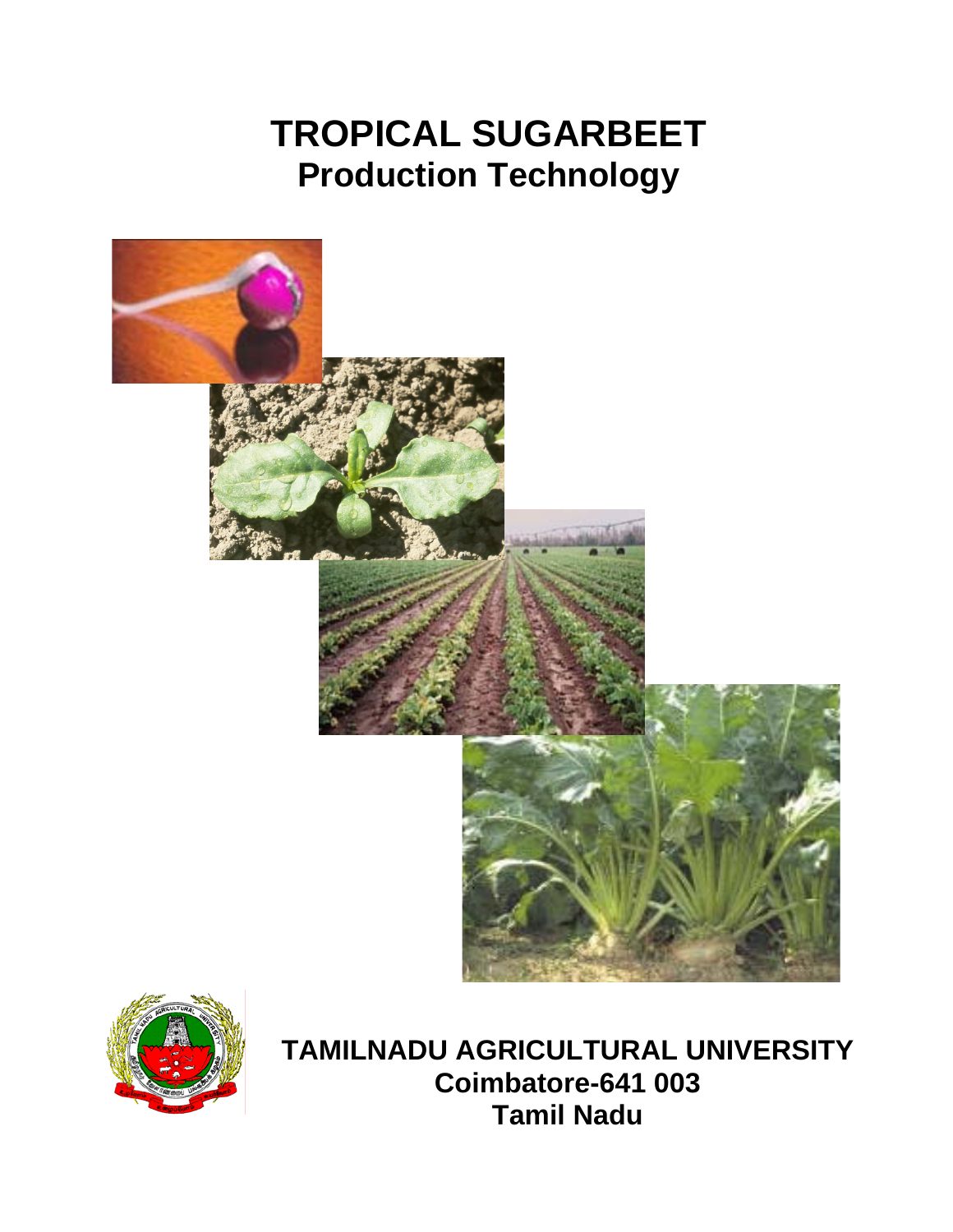# **TROPICAL SUGARBEET Production Technology**

## **Introduction**

Sugarbeet (*Beta vulgaris* Var. *Saccharifera* L.) is a biennial sugar producing tuber crop, grown in temperate countries. Now tropical sugarbeet varieties are gaining momentum in tropical and sub tropical countries including Tamil Nadu as a promising alternative energy crop for the production of ethanol. The ethanol can be blended with petrol or diesel to the extent of 10%



and used as bio-fuel. The bi-products of sugarbeet *viz.,* beet top can be used as green fodder, while beet pulp and filter cake from industry can be used as cattle feed.

Sugarbeet has now emerged as commercial field crop because of the favourable characters like (i) tropical sugarbeet varieties suitable for Tamil Nadu (ii) shorter duration of 5 to 6 months (iii) moderate water requirement of 80–100cm. (iv) higher sugar content of 12 to15% (v) improvement of soil conditions because of tuber crop and (vi) suitability for saline and alkali soil.

Further, as the harvesting period of sugarbeet coincides with the period

from March to June, the human resource of sugar factory in the off season could be efficiently utilized in the processing of sugarbeet in the sugar mills, which facilitates in continuous functioning of the sugar mills.

# **Variety and duration**

The tropical sugarbeet varieties are suitable for cultivation in Tamil Nadu. (Pasoda, H1 0064 and Doratea). The duration of these tropical varieties will be 5 to 6 months depending on variety and climatic conditions prevailing during crop growth period.

# **Climate and soil**

Tropical sugarbeet requires good sunshine during its growth period. Sugarbeet can be grown during October to March with a well distributed rainfall of 300 – 350 mm across the growing period. This condition favours vegetative growth and acts as a base for tuber enlargement. However, high soil moisture or continuous heavy rain may affect development of tuber and synthesis of sugar.

The sugarbeet crop requires an optimum temperature range of 20 to  $25^{\circ}$ C for germination, 30 to  $35^{\circ}$ C for growth and development and 25 to  $35^{\circ}$ C for sugar accumulation.

All kinds of well drained deep soil (45 cm) with stable and porous soil structure and sandy loam to clayey loam texture are suitable. Optimum pH range is from 6.5 to 8.0 but it can also grow in saline and alkaline soil. The soils with good organic matter status are more favourable for sugar beet.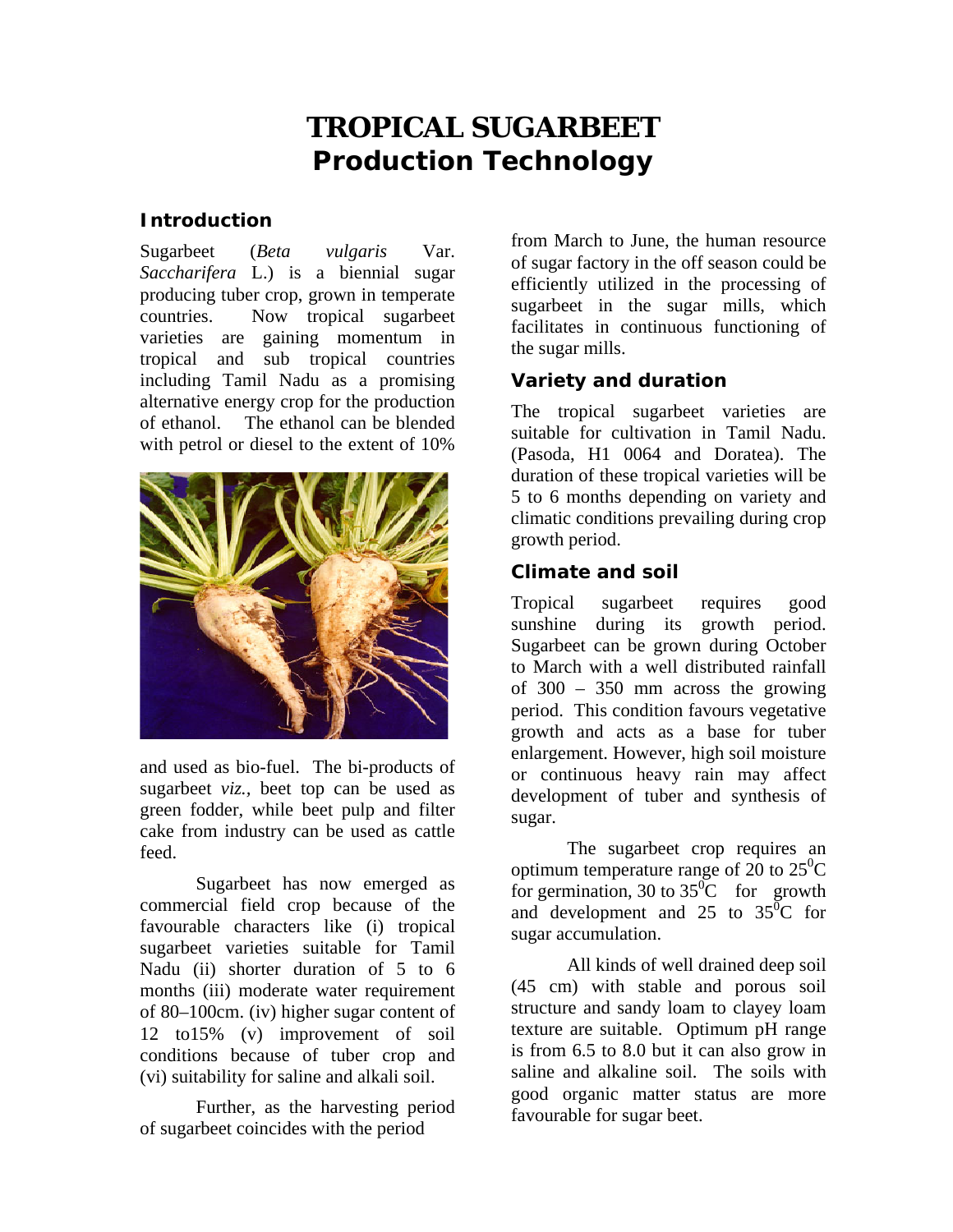#### **Season**

Sugarbeet is a cold weather crop season (Rabi). Hence, sugarbeet is sown from October to November and harvested during April - May.

#### **Field preparation**

Sugarbeet being a root crop requires deep ploughing (45 cm) followed by 2 to 3 ploughings to obtain a good soil tilth condition for favorable seed germination and tuber development. After proper levelling to ensure adequate drainage, ridges and furrows are formed at 50 cm apart.



## **Seeds and sowing**

To maintain the required plant population of 40,000 / acre, use 2 pockets designer seeds. One pocket contains 20,000 seeds weighing 600g. The recommended spacing is 50 x 20 cm.

The designer seed is dippled at 2 cm depth on the top of the ridges at 20 cm apart at one seed per hole.



# **Weeding and earthing up**

The crops should be maintained weed free upto 75 days. Pendimethalin @ 1.5 lit / acre can be dissolved in 300 litres of water and sprayed with hand operated sprayer on 3<sup>rd</sup> day after sowing, followed by hand weeding on  $25<sup>th</sup>$  and  $50<sup>th</sup>$  day after sowing. The earthing up operation coincides with top dressing of N fertilizer.

| <b>Manures and Fertilizers</b> | <b>Basal Application</b>                | <b>Top dressing</b>               |
|--------------------------------|-----------------------------------------|-----------------------------------|
| <b>Farm Yard Manure</b>        | 10 tonnes /acre                         |                                   |
| <b>Biofertilizers</b>          |                                         |                                   |
| Azospirillum                   | $2 \text{ kg}/\text{acre}$ (10 pockets) |                                   |
| Phosphobacteria                | $2 \text{ kg/acre}$ (10 pockets)        |                                   |
| <b>Fertilizers</b>             |                                         |                                   |
| Nitrogen                       | $30 \text{ kg}/\text{acre}$             | 15 kg/acre each at 30 $\&$ 60 DAS |
| Phosphorus                     | $24$ kg /acre                           |                                   |
| Potassium                      | 24 kg/acre                              |                                   |

#### **Manures and Fertilizers**